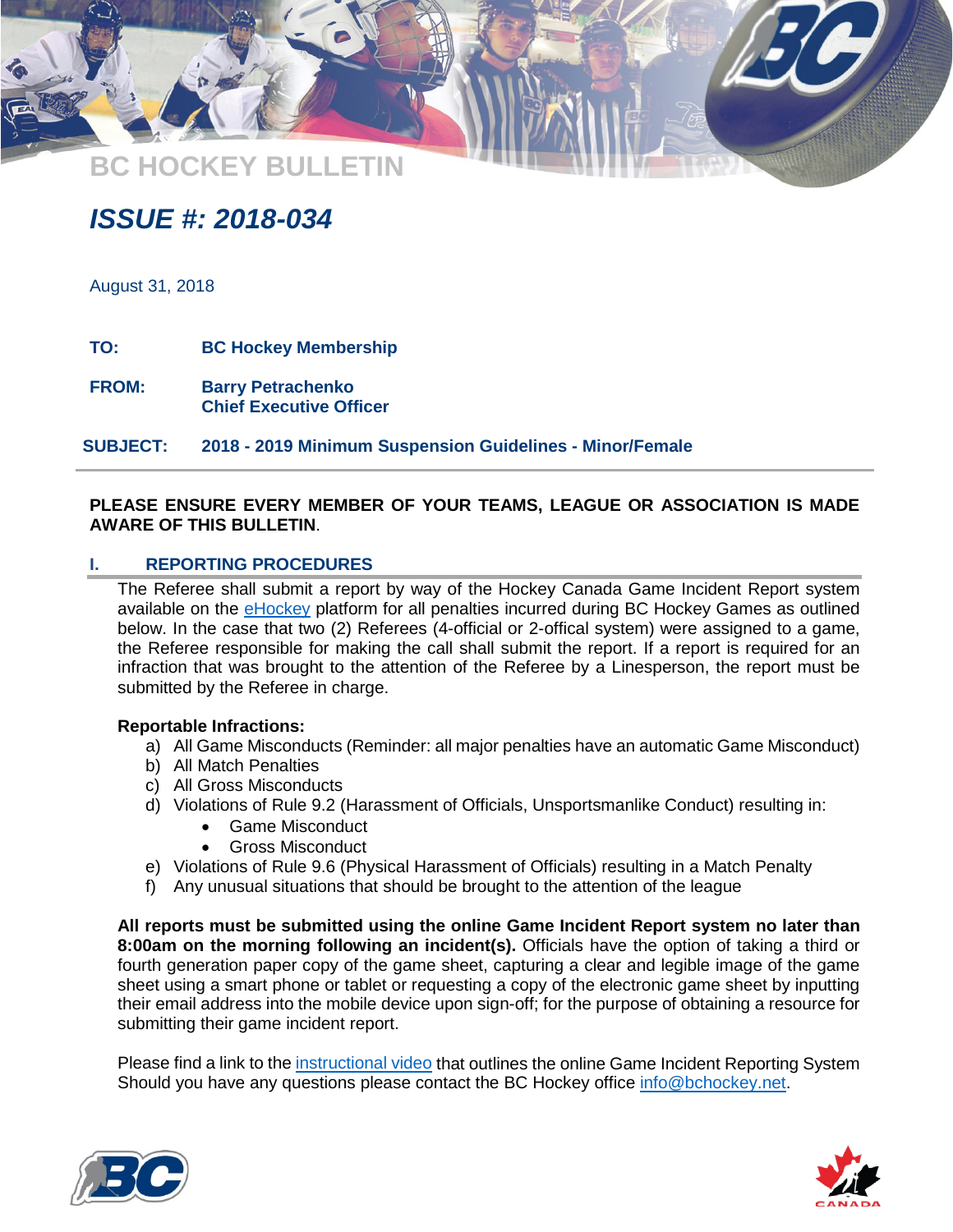# **II. MAJOR AND GAME MISCONDUCT MINIMUM SUSPENSIONS**

All minimum suspensions shall commence upon the conclusion of the game in which the infraction(s) occurred. Should a Game Misconduct associated to one (1) of the following infractions occur within the last ten (10) minutes of regular playing time or any time in overtime, Rule 4.6 (c) will also apply resulting in an additional one (1) game suspension.

|                    | <b>RULE</b> | PENALTY DESCRIPTION: NON-FIGHTING MAJOR PENALTIES                                | <b>MINIMUM SUSPENSION</b>    |
|--------------------|-------------|----------------------------------------------------------------------------------|------------------------------|
| <b>MISCONDUCTS</b> | 6.2         | Boarding                                                                         | 1 Game                       |
|                    | 6.2         | <b>Body Checking</b>                                                             | 1 Game                       |
|                    | 6.3         | Charging                                                                         | 1 Game                       |
|                    | 6.4         | Checking from Behind                                                             | 1 Game                       |
|                    | 6.5         | <b>Head Contact</b>                                                              | 1 Game                       |
|                    | 6.6         | Elbowing / Kneeing                                                               | 1 Game                       |
|                    | 8.2         | Cross-Checking                                                                   | 1 Game                       |
| <b>GAME</b>        | 8.4         | Slashing                                                                         | 1 Game                       |
| త                  |             | <b>ACCUMULATION SANCTIONS</b>                                                    | <b>ADDITIONAL SUSPENSION</b> |
| PENALTY            |             | Receiving two (2) Majors in the same season for any of the above infractions     | 2 Games                      |
|                    | Player      | Receiving three (3) Majors in the same season for any of the above infractions   | 4 Games                      |
|                    |             | Receiving four (4) Majors in the same season for any of the above infractions    | Indefinite Suspension        |
|                    |             | Team receives three (3) Majors in the same game for any of the above infractions | 1 Game                       |
| <b>MAJOR</b>       | oach        | For a $2nd$ violation of the above                                               | 3 Games                      |
|                    | Ö           | For a $3rd$ violation of the above                                               | Indefinite Suspension        |

#### **NOTE:** For the purpose of this bulletin, all "accumulation sanctions" are to be served in addition to the applicable minimum suspension for any original infraction.

E.g. Should a player receive a Major penalty and Game Misconduct for one (1) of the above infractions, they will receive a one (1) game suspension. Should this penalty be the player's second major penalty of the season under this section, the player will receive an additional two (2) game suspension, for a total of a three (3) game suspension.

| <b>RULE</b> | <b>FIGHTING PRE-GAME / POST-GAME ALTERCATIONS</b>                                          | <b>MINIMUM SUSPENSION</b>               |
|-------------|--------------------------------------------------------------------------------------------|-----------------------------------------|
|             | Any player involved in pre-game or post-game altercations where Majors and Game            | 2 Games                                 |
|             | Misconducts are assessed                                                                   |                                         |
|             | Coach of team whose players are so penalized                                               | Indefinite Suspension                   |
|             | Any team involved in a pre-game or post-game brawl                                         | Indefinite Suspension                   |
| <b>RULE</b> | <b>FIGHTING</b>                                                                            | <b>MINIMUM SUSPENSION</b>               |
| 6.7(a)      | Any player who engages in his 1 <sup>st</sup> fight in a season                            | 1 Game                                  |
| 6.7(h)      | Third (3rd) player in a fight                                                              | 2 Games                                 |
| 6.7(h)      | Any player receiving a fighting major penalty, which is a result of a second or            | 2 Games                                 |
|             | subsequent fight during the same stoppage of play.                                         |                                         |
| <b>RULE</b> | <b>INSTIGATOR &amp; AGGRESSOR</b>                                                          | <b>MINIMUM SUSPENSION</b>               |
| 6.7         | Instigator or Aggressor 1 <sup>st</sup> Offence                                            | 1 Game                                  |
| 6.7         | Instigator or Aggressor 2 <sup>nd</sup> Offence                                            | 2 Games                                 |
| 6.7         | Instigator or Aggressor 3rd Offence                                                        | 3 Games                                 |
| 6.7         | The Coach of a team whose player is penalized for a third offence of Instigator or         | 3 Games                                 |
|             | Aggressor                                                                                  |                                         |
| <b>RULE</b> | <b>LEAVING THE PLAYERS BENCH</b>                                                           | <b>MINIMUM SUSPENSION</b>               |
| 9.5(b)      | Any player identified as the first to leave the <b>players' bench</b> during a fight       | 3 Games                                 |
|             |                                                                                            |                                         |
| 9.5(d)      | Any player identified as the first to leave the penalty bench during a fight               | 4 Games                                 |
| 9.5         | The Coach of the team whose player is penalized under the above two points.                | 3 Games                                 |
| 9.5(c)      | The Coach whose player left the player bench but is not identified as the first to leave   | 1 Game                                  |
|             | the players or penalty bench during an on ice altercation<br><b>ACCUMULATION SANCTIONS</b> |                                         |
|             | Player receiving 2 <sup>nd</sup> Fighting Major Penalty Offence in the season              | 2 Games                                 |
|             | Player receiving 3 <sup>rd</sup> Fighting Major Penalty Offence in the season              | 4 Games                                 |
| Player      | Player receiving 4 <sup>th</sup> Fighting Major Penalty Offence in the season              | Indefinite Suspension                   |
|             | Coach whose team engages in three (3) or more fights in a game                             | 1 Game                                  |
| Coach       | For a $2nd$ violation of the above                                                         | <b>ADDITIONAL SUSPENSION</b><br>3 Games |



**FIGHTING AND OTHER ALTERCATIONS**

FIGHTING AND OTHER ALTERCATIONS

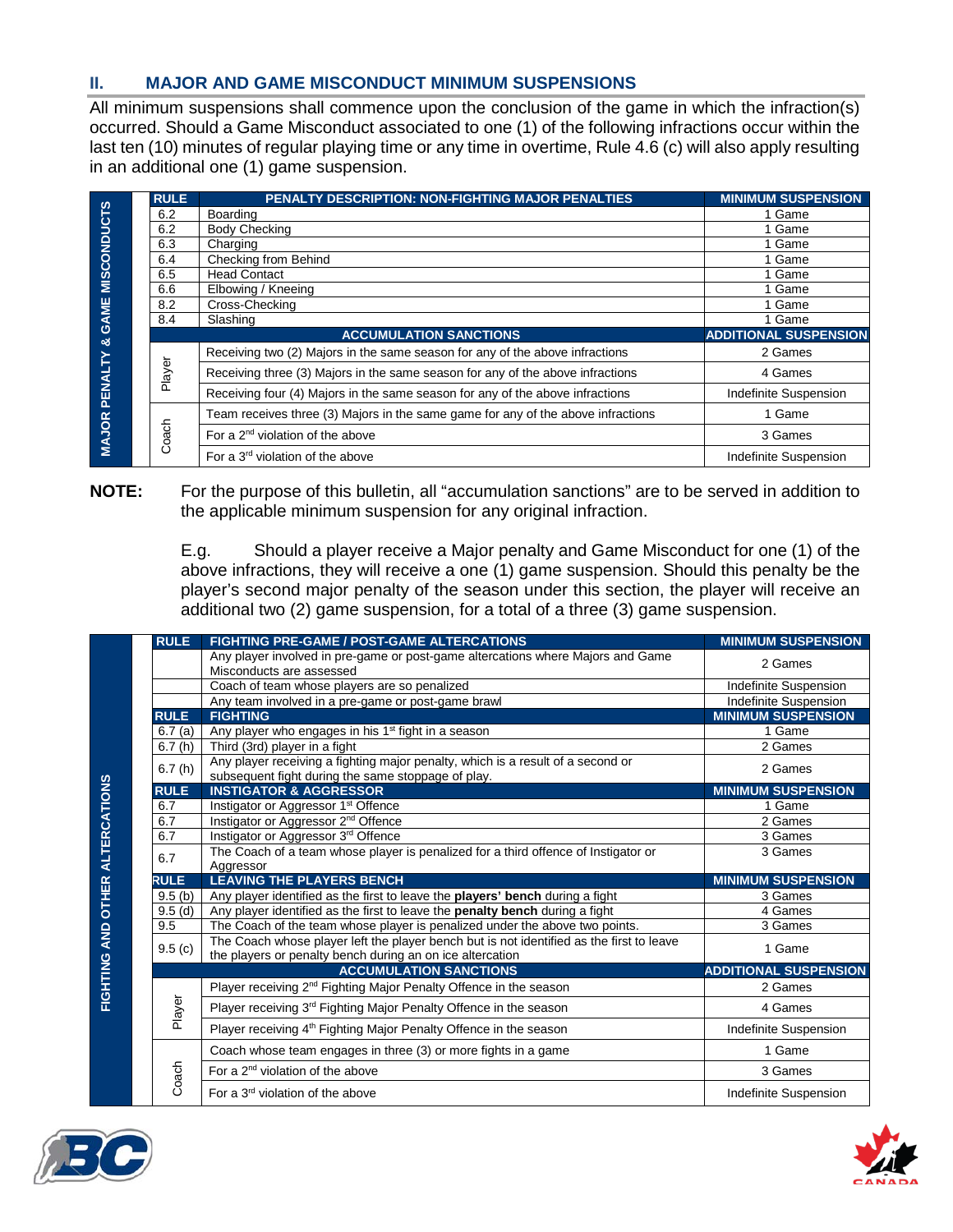# **III. GROSS MISCONDUCTS MINIMUM SUSPENSIONS**

All minimum suspensions shall commence upon the conclusion of the game in which the infraction(s) occurred. Should a Gross Misconduct associated to one (1) of the following infractions occur within the last ten (10) minutes of regular playing time or any time in overtime, Rule 4.7 (c) will also apply resulting in an additional one (1) game suspension.

- a) All Gross Misconduct penalties will receive a minimum suspension of three (3) games.
- b) Gross Misconducts for racial slurs and obscene gestures in Minor Hockey will receive a minimum suspension of six (6) games.
- c) All Gross Misconducts will be reviewed and further disciplinary action may be taken on gross misconducts for obscene gestures and **harassment** of officials.

| <b>MISCONDUCTS</b><br>GROSS | <b>RULE</b> | <b>PENALTY DESCRIPTION</b>                                                               | <b>MINIMUM SUSPENSION</b>    |
|-----------------------------|-------------|------------------------------------------------------------------------------------------|------------------------------|
|                             | 3.6         | <b>Removing Helmet</b>                                                                   | 3 Games                      |
|                             | 4.7         | Gross Misconduct for making a travesty of the game                                       | 3 Games                      |
|                             | 9.2(f)      | Verbal taunts, insults, racial slurs or intimidation based on discriminatory grounds     | 6 Games                      |
|                             |             | <b>ACCUMULATION SANCTIONS</b>                                                            | <b>ADDITIONAL SUSPENSION</b> |
|                             |             | Any Player receiving two (2) Game or Gross Misconducts under Rule 9.2 in a season        | 4 Games                      |
|                             | Player      | Any Player receiving three (3) Game or Gross Misconducts under Rule 9.2 in a season      | Indefinite Suspension        |
|                             |             | Any Coach whose team receives two (2) Game or Gross Misconducts under Rule 9.2           | 4 Games                      |
|                             |             | Any Coach who receives two (2) Game or Gross Misconducts under Rule 9.2 in a season      | 4 Games                      |
|                             | Coach       | Any Coach who receives three (3) Game or Gross Misconducts under Rule 9.2 in a<br>season | Indefinite Suspension        |

**NOTE:** For the purpose of this bulletin, all "accumulation sanctions" are to be served in addition to the applicable minimum suspension for the original infraction.

> E.g. Should a player or team official receive a Gross Misconduct for making a 'travesty of the game', they will receive the minimum suspension of three (3) games. Should this penalty be the player's second Gross Misconduct of the season under this section, the player or team official will receive an additional four (4) game suspension, for a total of seven (7) games.

# **IV. HARASSMENT OF OFFICIALS – Hockey Canada Rule 9.2**

All minimum suspensions shall commence upon the conclusion of the game in which the infraction(s) occurred. Should a Game or Gross Misconduct associated to one (1) of the following infractions occur within the last ten (10) minutes of regular playing time or any time in overtime, Rule 4.6 (c) or Rule 4.7 (c) will also apply resulting in an additional one (1) game suspension.

|                                                 |  | <b>RULE</b>                   | <b>PENALTY DESCRIPTION: HARASSMENT OF OFFICIAL</b>                              | <b>MINIMUM</b><br><b>SUSPENSION</b> |  |
|-------------------------------------------------|--|-------------------------------|---------------------------------------------------------------------------------|-------------------------------------|--|
| <b>MISCONDUCT</b><br><b>GROSS</b><br>න්<br>GAME |  | 9.2                           | Harassment of Officials - When Game Misconduct is assessed                      | 2 Games                             |  |
|                                                 |  | 9.2                           | Harassment of Officials - When Gross Misconduct is assessed                     | 3 Games                             |  |
|                                                 |  | <b>ACCUMULATION SANCTIONS</b> |                                                                                 |                                     |  |
|                                                 |  |                               | Receiving two (2) Game or Gross Misconducts under Rule 9.2 in the same season   | 4 Games                             |  |
|                                                 |  | Player                        | Receiving three (3) Game or Gross Misconducts under Rule 9.2 in the same season | Indefinite Suspension               |  |
|                                                 |  |                               |                                                                                 |                                     |  |
|                                                 |  |                               | Receiving two (2) Game or Gross Misconducts under Rule 9.2 in the same season   | 4 Games                             |  |
|                                                 |  | Coach                         | Receiving three (3) Game or Gross Misconducts under Rule 9.2 in the same season | Indefinite Suspension               |  |



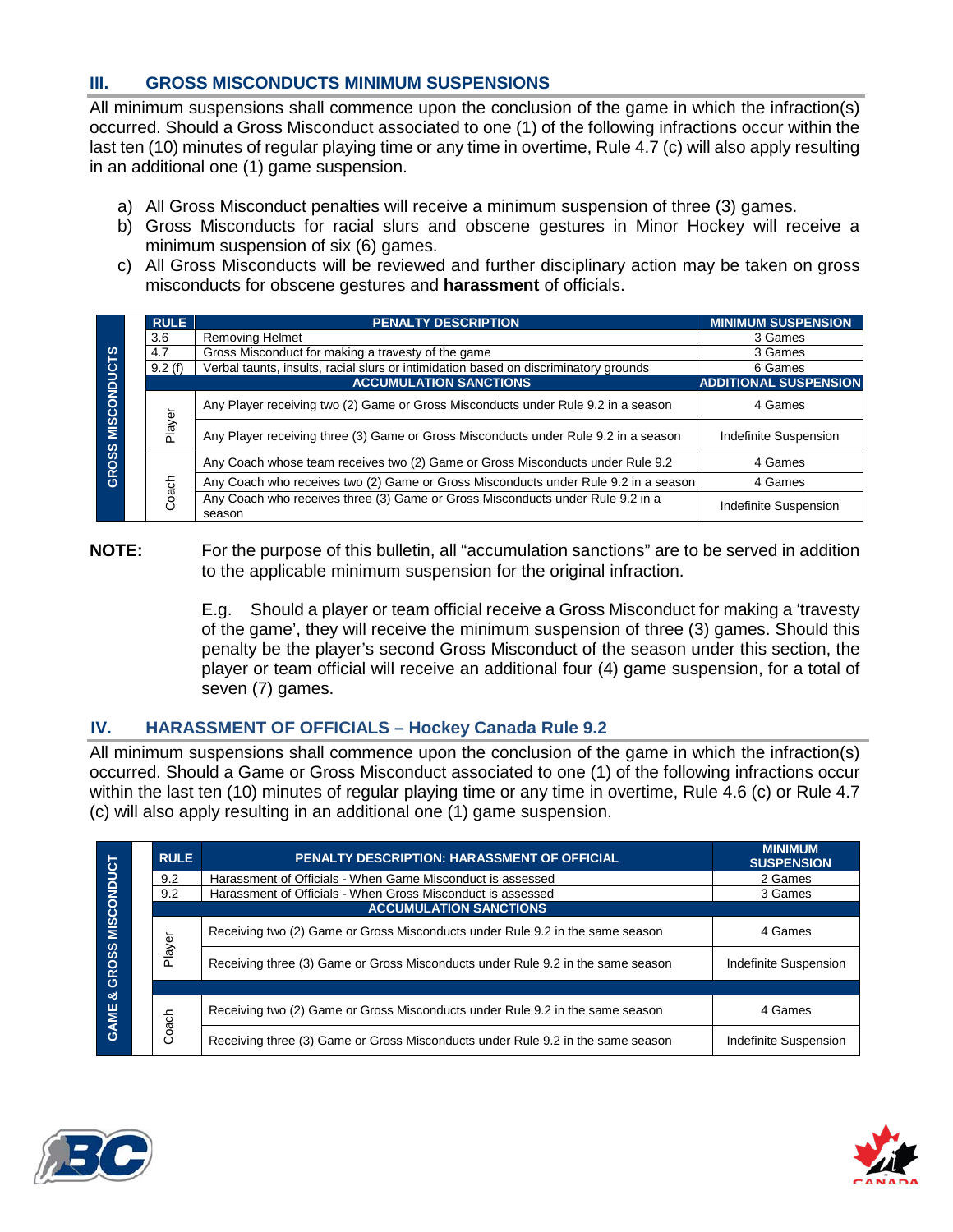# **V. MATCH PENALTY MINIMUM SUSPENSIONS**

| <b>RULE</b>          | <b>PENALTY DESCRIPTION</b>                                                                                                                                  | <b>MINIMUM SUSPENSION</b><br><b>IF NO INJURY RESULTS</b> | <b>MINIMUM SUSPENSION</b><br><b>IF INJURY RESULTS</b> |
|----------------------|-------------------------------------------------------------------------------------------------------------------------------------------------------------|----------------------------------------------------------|-------------------------------------------------------|
| 6.1(a)               | Attempt to Injure or Deliberate Injury                                                                                                                      | Indefinite Suspension                                    |                                                       |
| 6.1(b)               | <b>Head Butting</b>                                                                                                                                         | 3 Games                                                  | 6 Games                                               |
| 6.1(c)               | Kicking                                                                                                                                                     | 3 Games                                                  | 6 Games                                               |
| $6.1$ (d)            | Hair pulling or grabbing facial protector, helmet, chinstrap or<br>throat protector of opponent                                                             | 3 Games                                                  | 6 Games                                               |
| 6.1(e)               | Use of facial protector as a weapon                                                                                                                         | 3 Games                                                  | 6 Games                                               |
| 6.1(f)<br>8.1<br>8.5 | High Sticking, Slashing, Cross Check, Butt-end or Spearing                                                                                                  | 3 Games                                                  | 6 Games                                               |
| 6.2                  | Boarding                                                                                                                                                    | 3 Games                                                  | 6 Games                                               |
| 6.2                  | <b>Body Checking</b>                                                                                                                                        | 3 Games                                                  | 6 Games                                               |
| 6.3                  | Charging                                                                                                                                                    | 3 Games                                                  | 6 Games                                               |
| 6.4                  | Checking from Behind                                                                                                                                        | 4 Games                                                  | Indefinite Suspension                                 |
| 6.5                  | <b>Head Contact</b>                                                                                                                                         | 4 Games                                                  | Indefinite Suspension                                 |
| 6.6                  | Kneeing / Elbowing                                                                                                                                          | 3 Games                                                  | 6 Games                                               |
| 6.7(e)               | Wearing ring, tape or material on hands & using it to gain an<br>advantage or inflict punishment                                                            | 3 Games                                                  | 6 Games                                               |
| 7.4(b)               | Tripping (slew foot)                                                                                                                                        | 3 Games                                                  | 6 Games                                               |
| 9.6(a)               | Abuse of Official(s)                                                                                                                                        | 30 Days                                                  |                                                       |
| 9.6(b)               | Abuse of Official(s)                                                                                                                                        | 45 Days                                                  |                                                       |
| 9.6(c)               | Abuse of Official(s)                                                                                                                                        | 90 Days                                                  |                                                       |
| 9.7                  | Spitting                                                                                                                                                    | Indefinite Suspension                                    |                                                       |
|                      | <b>ACCUMULATION SANCTIONS</b>                                                                                                                               |                                                          | <b>MINIMUM SUSPENSION</b>                             |
|                      | In addition to the minimum suspension, a player accumulating two (2) Match penalties<br>under 6.1, 6.2, 6.3 in same season for any of the above infractions |                                                          | 4 Games                                               |
| Player<br>Coach      | In addition to the minimum suspension, a player accumulating two (2) Match penalties<br>under 6.4, 6.5 in same season for any of the above infractions      |                                                          | 5 Games                                               |
|                      | Any player receiving three (3) Match penalties for any of the above infractions                                                                             |                                                          | Indefinite Suspension                                 |
|                      | Any Coach's team that receives two (2) Match penalties in the same game for any of the<br>above infractions                                                 |                                                          | 1 Game                                                |
| Coach                | For a $2nd$ violation of a team receiving two (2) Match penalties in the same game                                                                          |                                                          | 3 Games                                               |
|                      | For a $3rd$ violation of a team receiving two (2) Match penalties in the same game                                                                          |                                                          | Indefinite Suspension                                 |

# **VI. REFUSING TO START PLAY**

Team officials penalized under Hockey Canada Rule 10.14 (a, b & c), Refusing to Start Play, including withdrawing a team from play, shall be subject to an indefinite suspension pending an investigation.

#### **VII. DRESSING ROOMS – Hockey Canada Rule 1.13 (c)**

Team Officials penalized under Hockey Canada Rule 1.13 (c) shall be subject to indefinite suspension pending an investigation.

# **VIII. ALCOHOL, DRUGS, TOBACCO AND ILLEGAL ACTIVITY**

BC Hockey policy prohibits the use of **tobacco, cannabis, alcohol, drugs and banned / restricted substances** during **BC Hockey sanctioned events hosted** by a Minor Hockey Association **(MHA)**, in accordance with policy 4.06. **BC Hockey is sincere in the duty to uphold the societal law in which members operate regarding illegal activities.** 

All incidents must be investigated and dealt with on an individual basis. The recommended minimum suspension for violations is 30 days from all participation within the association, this includes practices. Associations and teams have the responsibility to investigate all situations, if there are questions or concerns, please contact the **MHA** President or BC Hockey.



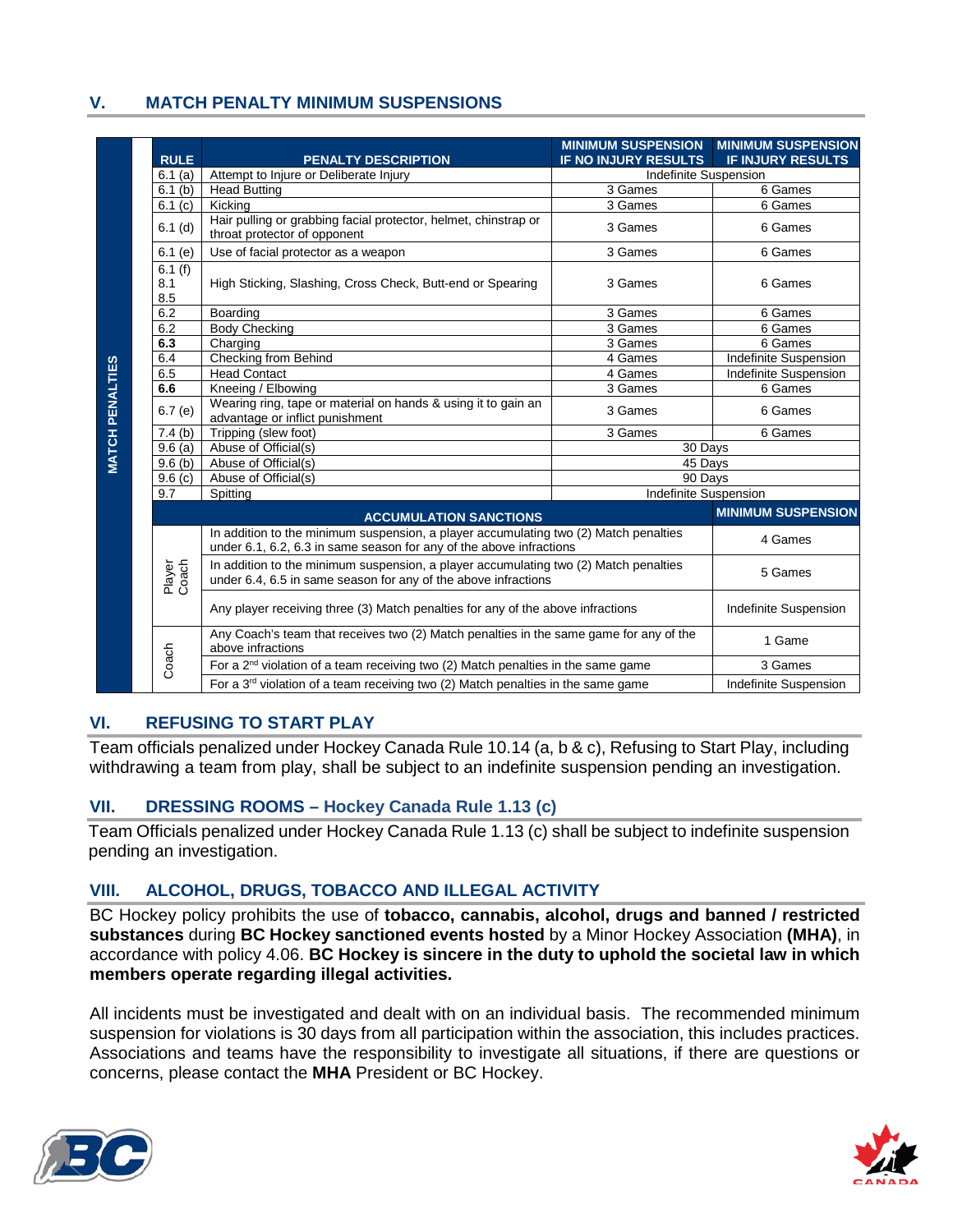# **IX. SERVING OF SUSPENSIONS**

# **A. General**

- **1.** The suspensions within this Bulletin are minimum guidelines and accordingly may be subject to lengthier suspensions as they relate to the severity of the infraction(s). Any of the above noted penalties may be subject to Indefinite Suspension pending an investigation by BC Hockey.
- **2.** There shall be no appeal of any suspension imposed that is an automatic minimum suspension indicated under the rules set forth in this Bulletin.
- **3.** For the purpose of this Bulletin when a suspension has been incurred, the suspended player or team official is prohibited from participating in any exhibition game(s) while under suspension and those games will not count towards the serving of the suspension. Therefore, only regular league, playoff or tournament games sanctioned by BC Hockey and / or Hockey Canada may count towards the serving of a suspension**.**
- **4.** Please note, team officials, players, or officials may not practice with their team during the term of the suspensions listed within this bulletin if the suspension exceeds 30 days. If a suspension would have **exceeded** 30 days but is extended due to the rules regarding carry-over suspension, BC Hockey may consider whether to grant permission for a player, team official or official to participate in practices or tryouts.
- **5.** All suspensions will be in effect until midnight on the date of expiry in accordance with the corresponding number of days or after the number of games have been served as outlined in the chart below, whichever expires first. The 'game(s)' to 'days' ratio is applicable to all player and team official suspensions:

| DETERMINATION OF SUSPENSION - GAME TO DAY RATIO                                                           |                                   |  |  |
|-----------------------------------------------------------------------------------------------------------|-----------------------------------|--|--|
| <b>MINIMUM SUSPENSION IN GAMES</b>                                                                        | <b>MINIMUM SUSPENSION IN DAYS</b> |  |  |
| 1 Game                                                                                                    | 7 Davs                            |  |  |
| 2 Games                                                                                                   | 10 Davs                           |  |  |
| 3 Games                                                                                                   | 15 Davs                           |  |  |
| 4 Games                                                                                                   | 21 Davs                           |  |  |
| 5 Games                                                                                                   | 25 Days                           |  |  |
| 6 Games                                                                                                   | 30 Days                           |  |  |
| total minimum suspensions are annipol and due to accumulations or multiple infractions the combined total |                                   |  |  |

**\*When minimum suspensions are applied and due to accumulations or multiple infractions the combined total exceeds the above guidelines, all additional games shall be served at a ratio of 1 game or 7days**

- **6. All participant suspensions must be served according to the schedule of the team that the participant received the suspension with; primary, affiliate or dual registered team. Therefore, participants are not permitted to count games from multiple teams towards the serving of a suspension.**
- **7. Any suspension(s) received by a participant that cannot be served due to the conclusion of their final season of participant eligibility within the minor hockey system (graduating due to age limits) must be documented on their HCR profile with an 'indefinite end date." The prescribed duration of the suspension as per this bulletin must be indicated within the notes of the suspension so the suspension may be served upon any future participation with Hockey Canada.**
- **NOTE 1:** All suspensions begin immediately upon assessment of the penalty.<br>**NOTE 2:** For the purposes of applying a suspension measured in days:
- For the purposes of applying a suspension measured in days:
	- a) The suspension time period shall commence at 12:00am on the day following a suspendable infraction.
	- b) A participant serving a suspension will be deemed ineligible until midnight on the date of expiry noted within a suspension notification.
	- c) In cases where it is recommended that a single incident requires a suspension beyond the minimum prescribed by this Bulletin and greater than 60 days, the Chief Executive Officer will impose an Indefinite Suspension and initiate an investigation [Policy 4.03.01 L)].



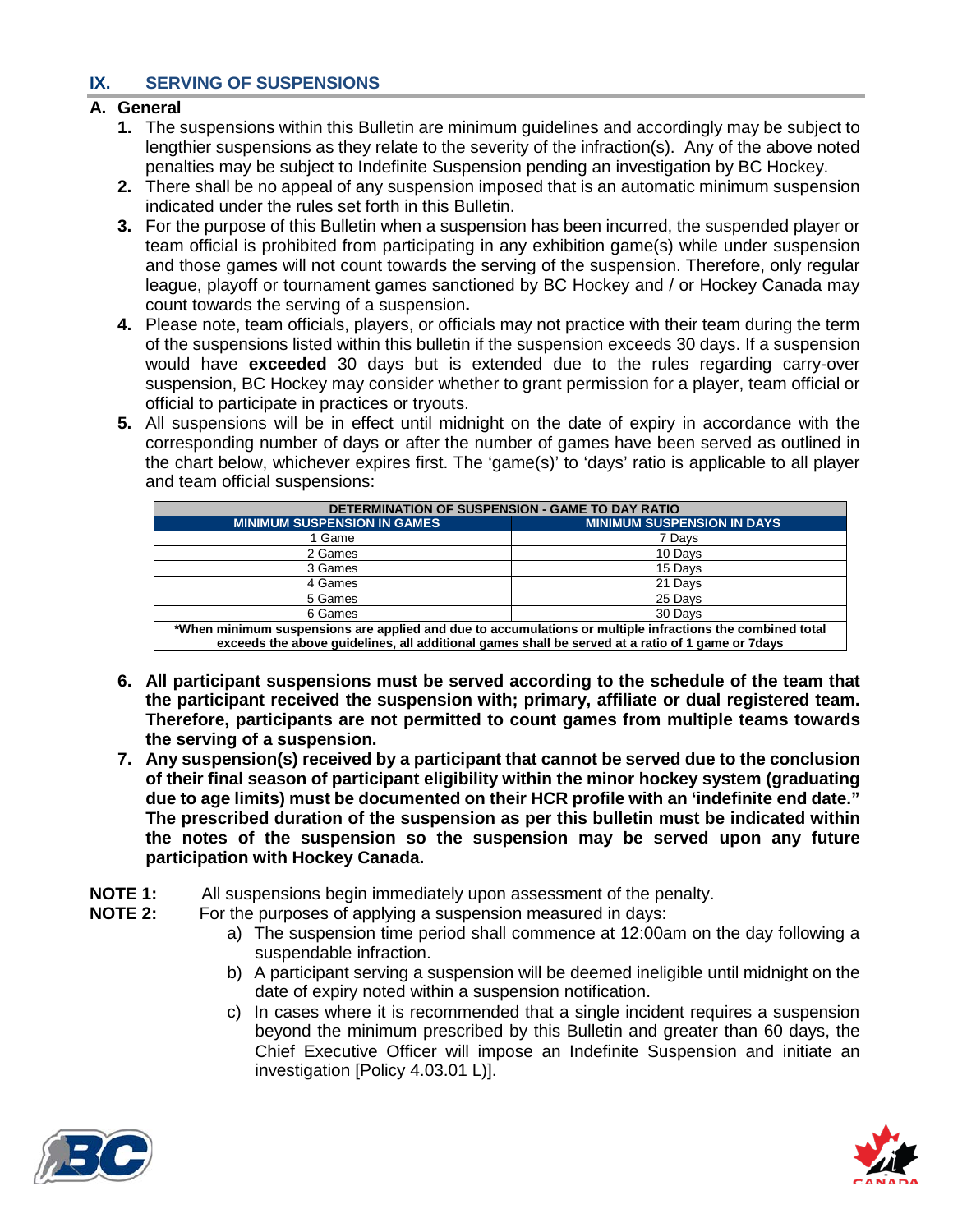# **B. Carry-over Suspensions**

- **1.** For a suspension made pursuant to this Bulletin that is in effect immediately prior to the Christmas break or on days between the last scheduled league or tournament game prior to Christmas break shall not be included in determining the number of days served.
- **2.** For a suspension made pursuant to this Bulletin that is in effect immediately prior to and does not expire prior to the conclusion of the league and / or playoff games, the suspension will be served at the start of the next season. The start of the next season shall be deemed to be:
	- a) In any district that has adopted a regulation or policy setting a start date for carry-over suspension or the start of the season, the date so specified.
	- b) In all other districts, the first scheduled exhibition or league game of the season in which the player would otherwise have been rostered to play (or, in the case of an official, in which the official would have been eligible for assignment at his / her level of qualification;
	- c) In any event, no later than September 1.
- **3. Any player registered as an affiliate that receives a suspension with their primary team resulting in a carry-over scenario due to the conclusion of that team's season may serve the remainder of their suspension with their affiliate team. This may be done under the guideline that the player actively participates with the affiliate team prior to the conclusion of the current season. Should the affiliate teams' season not conclude prior to the end of the prescribed suspension or upon the expiration of the suspension the player does not actively participate in a league, playoff or tournament game with the affiliate team; then the suspension shall carry-over to the following season according to the original suspension notification timelines.**
- **4. Any Team Official serving a suspension under "Section IX A. 6" of this Bulletin that is registered with multiple teams must serve their suspension according to the schedule of the team with which they received a suspension. If it not be possible to serve a suspension prior to the conclusion of the current season the remainder of the suspension may be served with an additionally registered team(s).**

# **C. Players**

A Player receiving a suspension as a result of any penalty outlined in this Bulletin **may** be prohibited from playing in games as well as acting as an Official or in any other capacity with a Team, League or Association within BC Hockey.

Players who have a suspension that carries over past the final game of a season shall be eligible to participate in tryouts. Tryouts would include any BC Hockey High Performance camps during the summer **and evaluation sessions for the upcoming season of play. A player will also be permitted to count junior hockey exhibition games towards the serving of a carry-over suspension, as they are considered part of the tryout process.** The suspended player will still be prohibited from playing in any exhibition, regular season**, tournament or playoff** games until the suspension has been served in full.

#### **D. Team Officials**

A Team Official receiving a suspension as a result of any penalty outlined in this Bulletin shall be prohibited from participating with their Team(s) from one (1) hour prior to any games until one (1) hour after the conclusion of any game, acting as an Official or in any other capacity with a Team, League or Association within BC Hockey.

Team Officials who have a suspension that carries over past the final game of a season shall adhere to the same suspension stipulations that applied upon the conclusion of the previous season as noted above, with the suspension continuing with start of the next season.